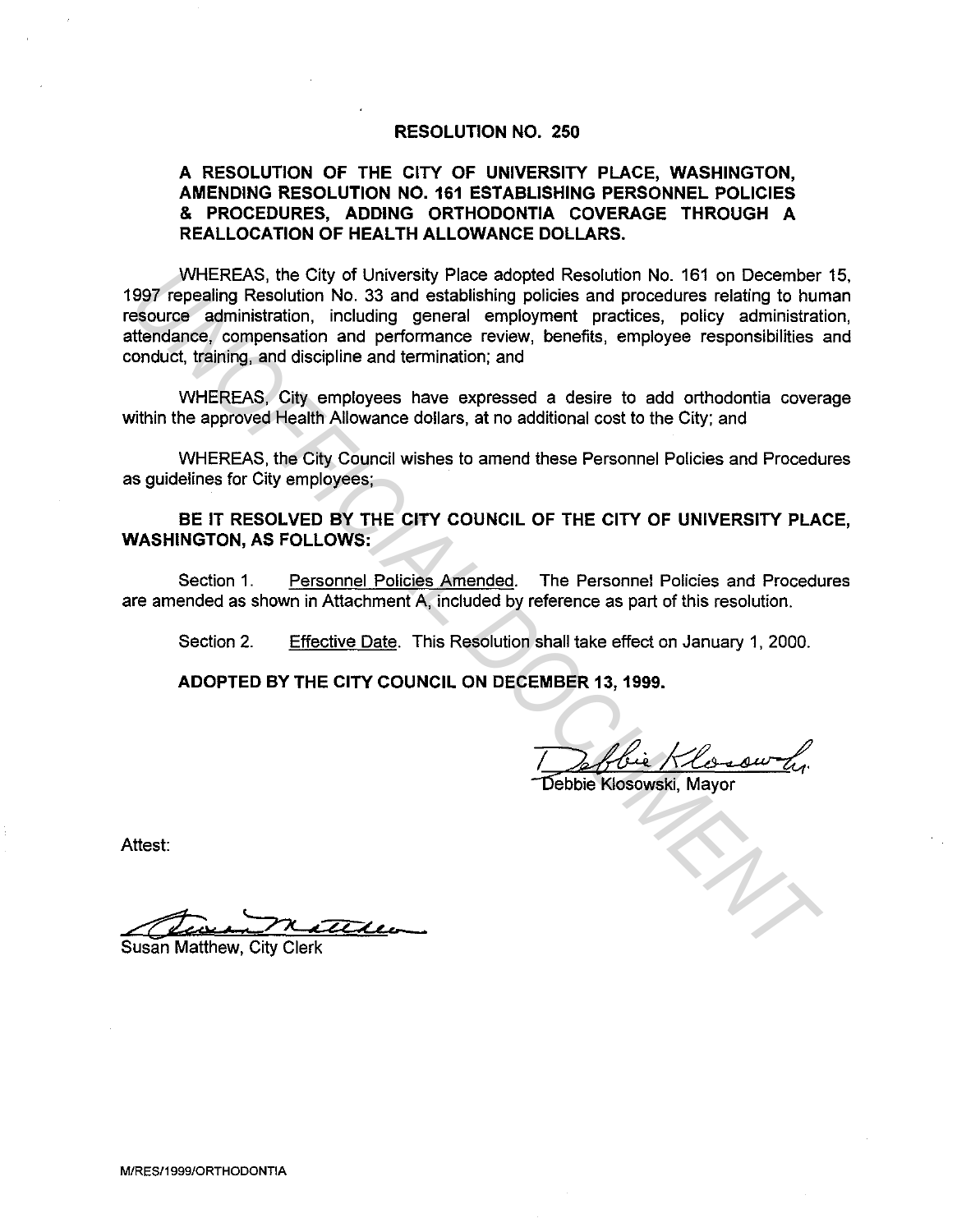## **Attachment A**

# **6.03 BENEFIT ALLOWANCE**

The City provides a monthly benefits allowance (as adopted in the annual budget ordinance) for all regular full-time City employees and a pro-rated amount for regular part-time employees provided that each employee shall be required to subscribe to individual medical, dental (including orthodontia if applicable) and vision coverage as a minimum. Any remaining allowance under the health allowance minimum may be used to purchase additional coverage; buy up to three (3) days added vacation time per year; contribute to the deferred compensation program provided by the City; receive as a cash payment (subject to retirement and other required deductions); and/or allocate into one or more of the employee's Section 125 flexible spending accounts.

- $\triangleright$  If an employee's total health (medical, dental, orthodontia, and vision) insurance premiums exceed monthly health allowance minimum and are less than \$500 per month. \$0.66 per month (\$0. 33 per pay period) will be deducted from his/her paycheck.
- !> If an employee's monthly (medical, dental, orthodontia, and vision) health premiums are between \$500 and the monthly health allowance maximum. \$23.00 per month (\$11.50 per pay period) will be deducted from his/her paycheck.
- $\triangleright$  If an employee's monthly health (medical, dental, orthodontia, and vision) premiums exceed the health allowance maximum, the amount over the maximum (\$23 minimum) will be deducted from his/her paycheck.

Regular employees are eligible for the benefit allowance beginning with the first full month of employment with the City. Eligible employees may elect to convert accrued vacation days to pay medical, dental and vision insurance premiums beyond the monthly benefits allowance, providing they have used or maintain a minimum ten (10) day vacation accrual. (See Appendix "C" for more details and plan benefits.)

### **6.04 HEAL TH INSURANCE BENEFITS**

Regular full-time and regular part-time employees and their dependents are eligible to participate in the City's various insurance programs beginning with the first full month of employment with the City. The programs and criteria for eligibility are explained upon hire. The City provides a monthly benefits allowance toward the cost of premiums in the amounts authorized by the City Council. The remainder of the premiums, if any, shall be paid by the employee through payroll deduction. The City reserves the right to make changes in the carriers and provisions of these programs when deemed necessary or advisable, without prior notice to affected employees. (See Appendix "C" for more details and plan benefits.) nollaling of three (3) days added vacation and vision coverage as a minimum. Any remain of the productional covera<br> *Ulowance* under the health allowance minimum may be used to purchase additional covera<br> *Ulowance* under

Temporary employees normally will not be eligible for insurance coverage.